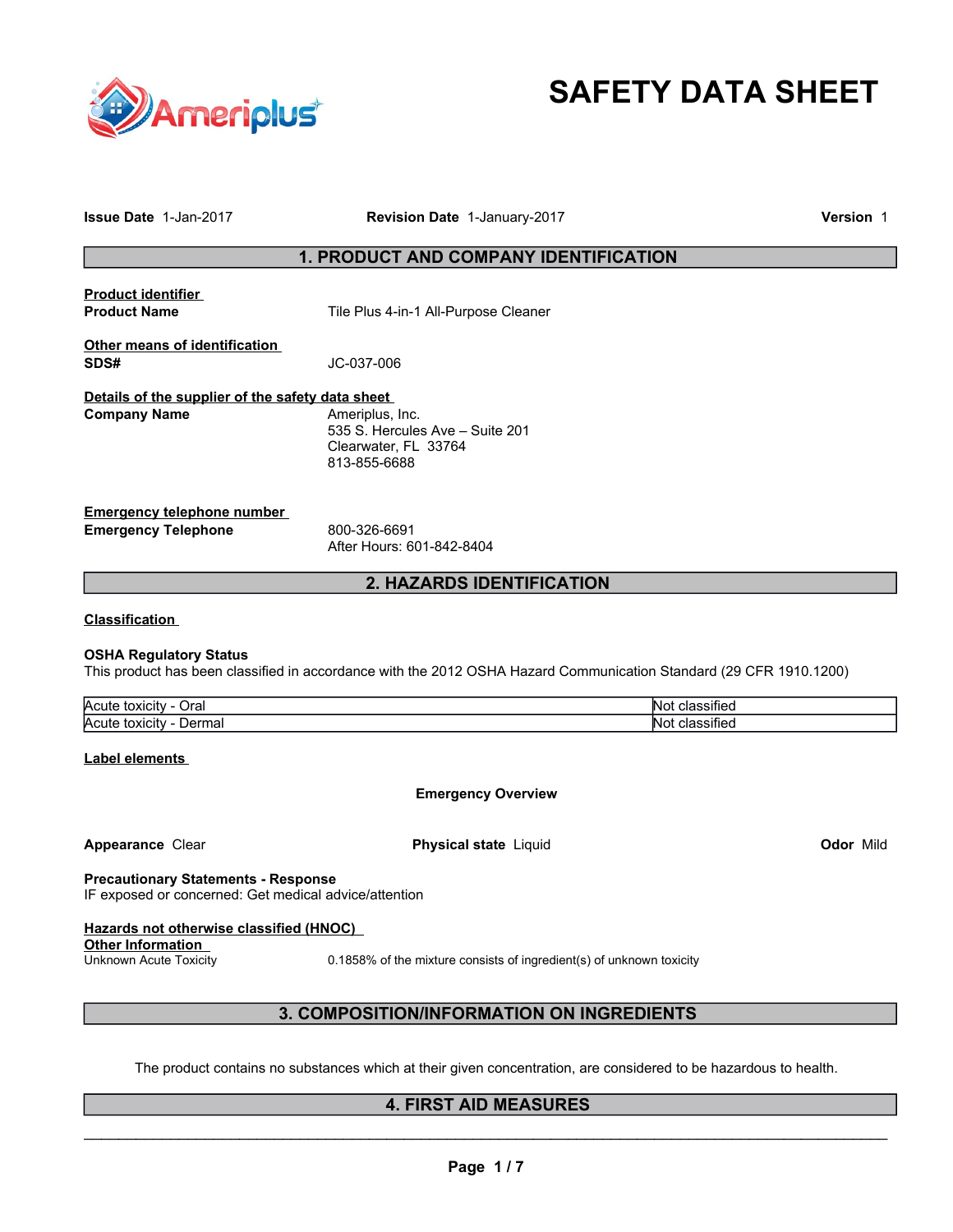## **First aid measures**

| <b>Skin Contact</b>                                                        | Wash off immediately with plenty of water. Wash skin with soap and water.                                               |  |  |
|----------------------------------------------------------------------------|-------------------------------------------------------------------------------------------------------------------------|--|--|
| Eye contact                                                                | Rinse thoroughly with plenty of water for at least 15 minutes, lifting lower and upper eyelids.<br>Consult a physician. |  |  |
| <b>Inhalation</b>                                                          | Remove to fresh air.                                                                                                    |  |  |
| Ingestion                                                                  | Clean mouth with water and drink afterwards plenty of water.                                                            |  |  |
| Most important symptoms and effects, both acute and delayed                |                                                                                                                         |  |  |
| <b>Symptoms</b>                                                            | Any additional important symptoms and effects are described in Section 11: Toxicology<br>Information.                   |  |  |
| Indication of any immediate medical attention and special treatment needed |                                                                                                                         |  |  |
| Note to physicians                                                         | Treat symptomatically.                                                                                                  |  |  |
| <b>5. FIRE-FIGHTING MEASURES</b>                                           |                                                                                                                         |  |  |

 $\_$  ,  $\_$  ,  $\_$  ,  $\_$  ,  $\_$  ,  $\_$  ,  $\_$  ,  $\_$  ,  $\_$  ,  $\_$  ,  $\_$  ,  $\_$  ,  $\_$  ,  $\_$  ,  $\_$  ,  $\_$  ,  $\_$  ,  $\_$  ,  $\_$  ,  $\_$  ,  $\_$  ,  $\_$  ,  $\_$  ,  $\_$  ,  $\_$  ,  $\_$  ,  $\_$  ,  $\_$  ,  $\_$  ,  $\_$  ,  $\_$  ,  $\_$  ,  $\_$  ,  $\_$  ,  $\_$  ,  $\_$  ,  $\_$  ,

## **Suitable extinguishing media**

Use extinguishing measures that are appropriate to local circumstances and the surrounding environment.

**Unsuitable extinguishing media** Caution: Use of water spray when fighting fire may be inefficient.

#### **Specific hazards arising from the chemical** No Information available.

**Explosion data Sensitivity to Mechanical Impact** None. **Sensitivity to Static Discharge** None.

### **Protective equipment and precautions for firefighters**

As in any fire, wear self-contained breathing apparatus pressure-demand, MSHA/NIOSH (approved or equivalent) and full protective gear.

## **6. ACCIDENTAL RELEASE MEASURES**

| <b>Personal precautions, protective equipment and emergency procedures</b> |                                                            |  |  |  |
|----------------------------------------------------------------------------|------------------------------------------------------------|--|--|--|
| <b>Personal precautions</b>                                                | Ensure adequate ventilation, especially in confined areas. |  |  |  |
| <b>Environmental precautions</b>                                           |                                                            |  |  |  |
| <b>Environmental precautions</b>                                           | See Section 12 for additional ecological information.      |  |  |  |
| Methods and material for containment and cleaning up                       |                                                            |  |  |  |
| <b>Methods for containment</b>                                             | Prevent further leakage or spillage if safe to do so.      |  |  |  |
| Methods for cleaning up                                                    | Pick up and transfer to properly labeled containers.       |  |  |  |
|                                                                            |                                                            |  |  |  |

## **7. HANDLING AND STORAGE**

**Precautions for safe handling**

 $\mathcal{L}_\mathcal{L} = \{ \mathcal{L}_\mathcal{L} = \{ \mathcal{L}_\mathcal{L} = \{ \mathcal{L}_\mathcal{L} = \{ \mathcal{L}_\mathcal{L} = \{ \mathcal{L}_\mathcal{L} = \{ \mathcal{L}_\mathcal{L} = \{ \mathcal{L}_\mathcal{L} = \{ \mathcal{L}_\mathcal{L} = \{ \mathcal{L}_\mathcal{L} = \{ \mathcal{L}_\mathcal{L} = \{ \mathcal{L}_\mathcal{L} = \{ \mathcal{L}_\mathcal{L} = \{ \mathcal{L}_\mathcal{L} = \{ \mathcal{L}_\mathcal{$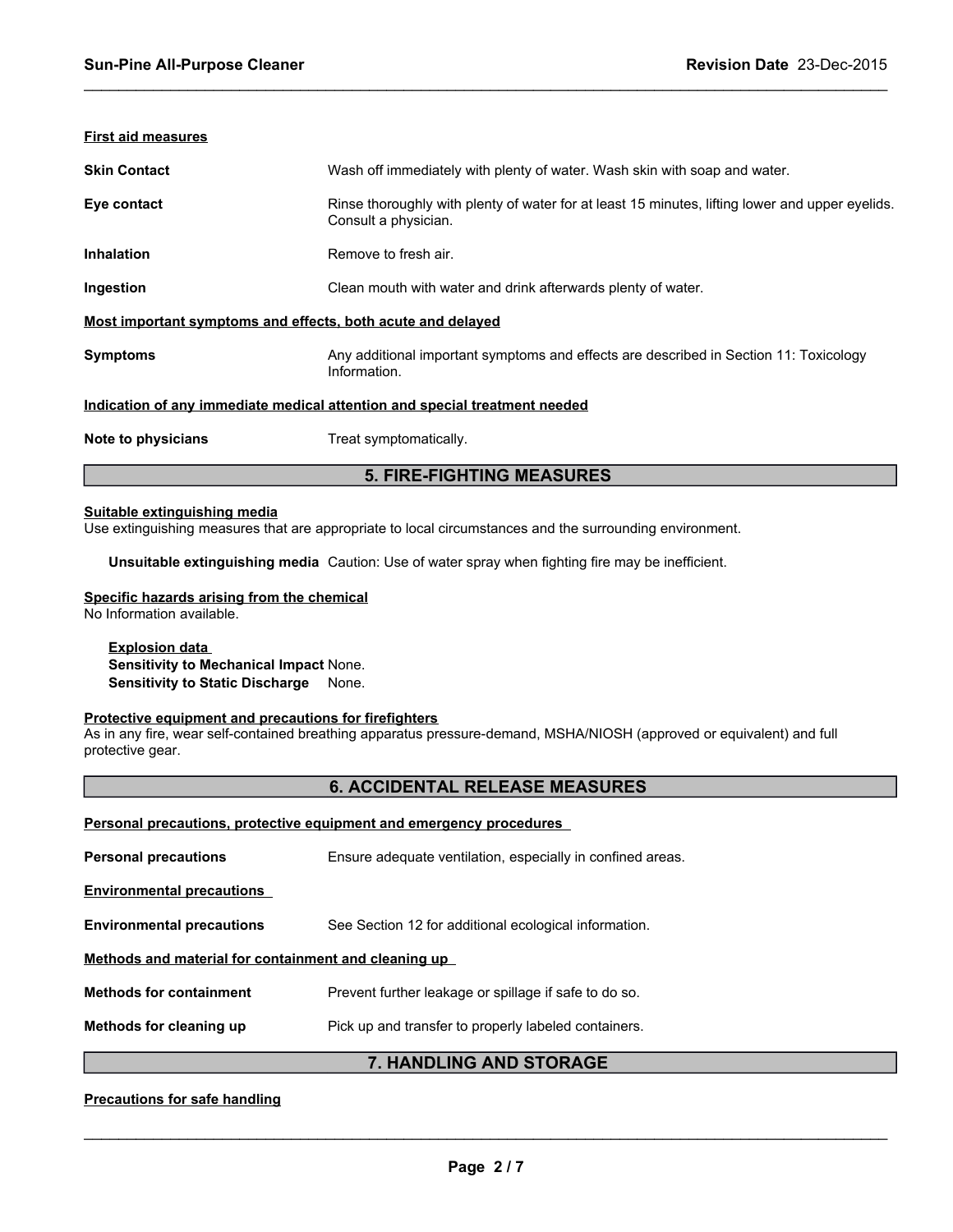| Advice on safe handling   | Handle in accordance with good industrial hygiene and safety practice.   |
|---------------------------|--------------------------------------------------------------------------|
| <b>Storage Conditions</b> | Keep containers tightly closed in a dry, cool and well-ventilated place. |
| Incompatible materials    | None known based on information supplied.                                |

## **8. EXPOSURE CONTROLS/PERSONAL PROTECTION**

 $\_$  ,  $\_$  ,  $\_$  ,  $\_$  ,  $\_$  ,  $\_$  ,  $\_$  ,  $\_$  ,  $\_$  ,  $\_$  ,  $\_$  ,  $\_$  ,  $\_$  ,  $\_$  ,  $\_$  ,  $\_$  ,  $\_$  ,  $\_$  ,  $\_$  ,  $\_$  ,  $\_$  ,  $\_$  ,  $\_$  ,  $\_$  ,  $\_$  ,  $\_$  ,  $\_$  ,  $\_$  ,  $\_$  ,  $\_$  ,  $\_$  ,  $\_$  ,  $\_$  ,  $\_$  ,  $\_$  ,  $\_$  ,  $\_$  ,

## **Control parameters**

## **Exposure Guidelines Exposure guidelines noted for ingredient(s).**

| -Aposure Ouldemics            | LADOSUIG GUIUCIIIICS HOIGU IOI IIIGICUICHI(S). |                                                                                                                           |                                                           |
|-------------------------------|------------------------------------------------|---------------------------------------------------------------------------------------------------------------------------|-----------------------------------------------------------|
| <b>Chemical Name</b>          | <b>ACGIH TLV</b>                               | <b>OSHA PEL</b>                                                                                                           | <b>NIOSH IDLH</b>                                         |
| 2-butoxyethanol<br>111-76-2   | TWA: 20 ppm                                    | TWA: 50 ppm<br>TWA: 240 mg/m <sup>3</sup><br>(vacated) TWA: 25 ppm<br>(vacated) TWA: $120 \text{ mg/m}^3$<br>(vacated) S* | IDLH: 700 ppm<br>TWA: 5 ppm<br>TWA: 24 mg/m <sup>3</sup>  |
| Sodium Hydroxide<br>1310-73-2 | Ceiling: $2 \text{ mg/m}^3$                    | TWA: $2 \text{ mg/m}^3$<br>(vacated) Ceiling: $2 \text{ mg/m}^3$                                                          | IDLH: 10 mg/m <sup>3</sup><br>Ceiling: $2 \text{ mg/m}^3$ |

*NIOSH IDLH Immediately Dangerous to Life or Health* 

**Other Information** Vacated limits revoked by the Court of Appeals decision in AFL-CIO v. OSHA, 965 F.2d 962 (11th Cir., 1992).

## **Appropriate engineering controls**

| <b>Engineering Controls</b>   | Showers, Eyewash stations & Ventilation systems.                                                                                                                                                                                                                                                                                 |  |
|-------------------------------|----------------------------------------------------------------------------------------------------------------------------------------------------------------------------------------------------------------------------------------------------------------------------------------------------------------------------------|--|
|                               | Individual protection measures, such as personal protective equipment                                                                                                                                                                                                                                                            |  |
| Eye/face protection           | No special technical protective measures are necessary.                                                                                                                                                                                                                                                                          |  |
| Skin and body protection      | No special technical protective measures are necessary. Prolonged or repeated contact<br>may be drying to skin. Wear protective gloves and protective clothing if needed.                                                                                                                                                        |  |
| <b>Respiratory protection</b> | If exposure limits are exceeded or irritation is experienced, NIOSH/MSHA approved<br>respiratory protection should be worn. Positive-pressure supplied air respirators may be<br>required for high airborne contaminant concentrations. Respiratory protection must be<br>provided in accordance with current local regulations. |  |
| <b>General Hygiene</b>        | Handle in accordance with good industrial hygiene and safety practice.                                                                                                                                                                                                                                                           |  |

## **9. PHYSICAL AND CHEMICAL PROPERTIES**

## **Information on basic physical and chemical properties**

| <b>Physical state</b>        | Liguid                   |                  |
|------------------------------|--------------------------|------------------|
| <b>Appearance</b>            | Clear                    |                  |
| Color                        | <b>Blue</b>              |                  |
| Odor                         | Mild                     |                  |
| <b>Odor threshold</b>        | No Information available |                  |
| <b>Property</b>              | <b>Values</b>            | Remarks • Method |
| рH                           | $9.5 - 11.0$             |                  |
| <b>Specific Gravity</b>      | 1.00                     |                  |
| <b>Viscosity</b>             | <25 cP @ 25°C            |                  |
| Melting point/freezing point | No Information available |                  |
| <b>Flash point</b>           |                          |                  |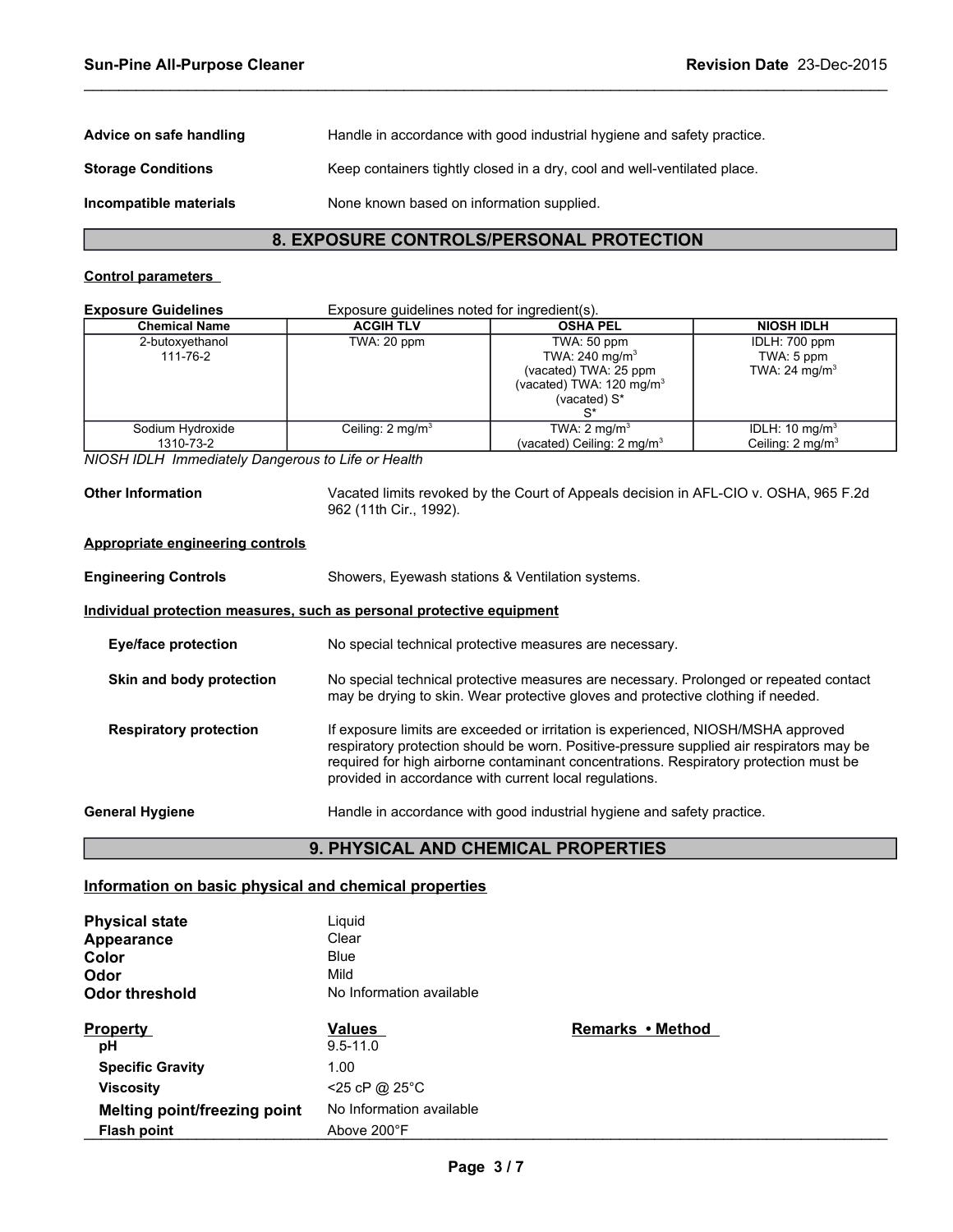| Boiling point / boiling range     | $>= 100 °C / 212 °F$ (at 760 mm Hg) |
|-----------------------------------|-------------------------------------|
|                                   |                                     |
| <b>Evaporation rate</b>           | No Information available            |
| Flammability (solid, gas)         | No data available                   |
| <b>Flammability Limits in Air</b> |                                     |
| Upper flammability limit:         | No Information available            |
| Lower flammability limit:         | No Information available            |
| Vapor pressure                    | No Information available            |
| Vapor density                     | No Information available            |
| <b>Water solubility</b>           | Complete                            |
| <b>Partition coefficient</b>      | No Information available            |
| <b>Autoignition temperature</b>   | No Information available            |
| <b>Decomposition temperature</b>  | No Information available            |
| Other Information                 |                                     |

| <b>Density Lbs/Gal</b> | 8.34 |
|------------------------|------|
| <b>VOC Content (%)</b> | 0.4  |

## **10. STABILITY AND REACTIVITY**

 $\_$  ,  $\_$  ,  $\_$  ,  $\_$  ,  $\_$  ,  $\_$  ,  $\_$  ,  $\_$  ,  $\_$  ,  $\_$  ,  $\_$  ,  $\_$  ,  $\_$  ,  $\_$  ,  $\_$  ,  $\_$  ,  $\_$  ,  $\_$  ,  $\_$  ,  $\_$  ,  $\_$  ,  $\_$  ,  $\_$  ,  $\_$  ,  $\_$  ,  $\_$  ,  $\_$  ,  $\_$  ,  $\_$  ,  $\_$  ,  $\_$  ,  $\_$  ,  $\_$  ,  $\_$  ,  $\_$  ,  $\_$  ,  $\_$  ,

#### **Reactivity**  No data available

## **Chemical stability** Stable under recommended storage conditions. **Possibility of Hazardous Reactions**

None under normal processing. **Conditions to avoid** Extremes of temperature and direct sunlight. **Incompatible materials** None known based on information supplied. **Hazardous Decomposition Products** None known based on information supplied.

## **11. TOXICOLOGICAL INFORMATION**

## **Information on likely routes of exposure**

## **Product Information**

| <b>Inhalation</b>                                                                                 | No data available. Avoid breathing vapors or mists.                            |  |  |
|---------------------------------------------------------------------------------------------------|--------------------------------------------------------------------------------|--|--|
| Eye contact                                                                                       | No data available. Avoid contact with eyes.                                    |  |  |
| <b>Skin Contact</b>                                                                               | No data available. Avoid contact with skin.                                    |  |  |
| Ingestion                                                                                         | No data available. Do not taste or swallow. Not an expected route of exposure. |  |  |
| Information on toxicological effects                                                              |                                                                                |  |  |
| Symptoms                                                                                          | No Information available.                                                      |  |  |
| <u>Delayed and immediate effects as well as chronic effects from short and long-term exposure</u> |                                                                                |  |  |
| Sensitization<br>Germ cell mutagenicity                                                           | No Information available.<br>No Information available.                         |  |  |

 $\mathcal{L}_\mathcal{L} = \{ \mathcal{L}_\mathcal{L} = \{ \mathcal{L}_\mathcal{L} = \{ \mathcal{L}_\mathcal{L} = \{ \mathcal{L}_\mathcal{L} = \{ \mathcal{L}_\mathcal{L} = \{ \mathcal{L}_\mathcal{L} = \{ \mathcal{L}_\mathcal{L} = \{ \mathcal{L}_\mathcal{L} = \{ \mathcal{L}_\mathcal{L} = \{ \mathcal{L}_\mathcal{L} = \{ \mathcal{L}_\mathcal{L} = \{ \mathcal{L}_\mathcal{L} = \{ \mathcal{L}_\mathcal{L} = \{ \mathcal{L}_\mathcal{$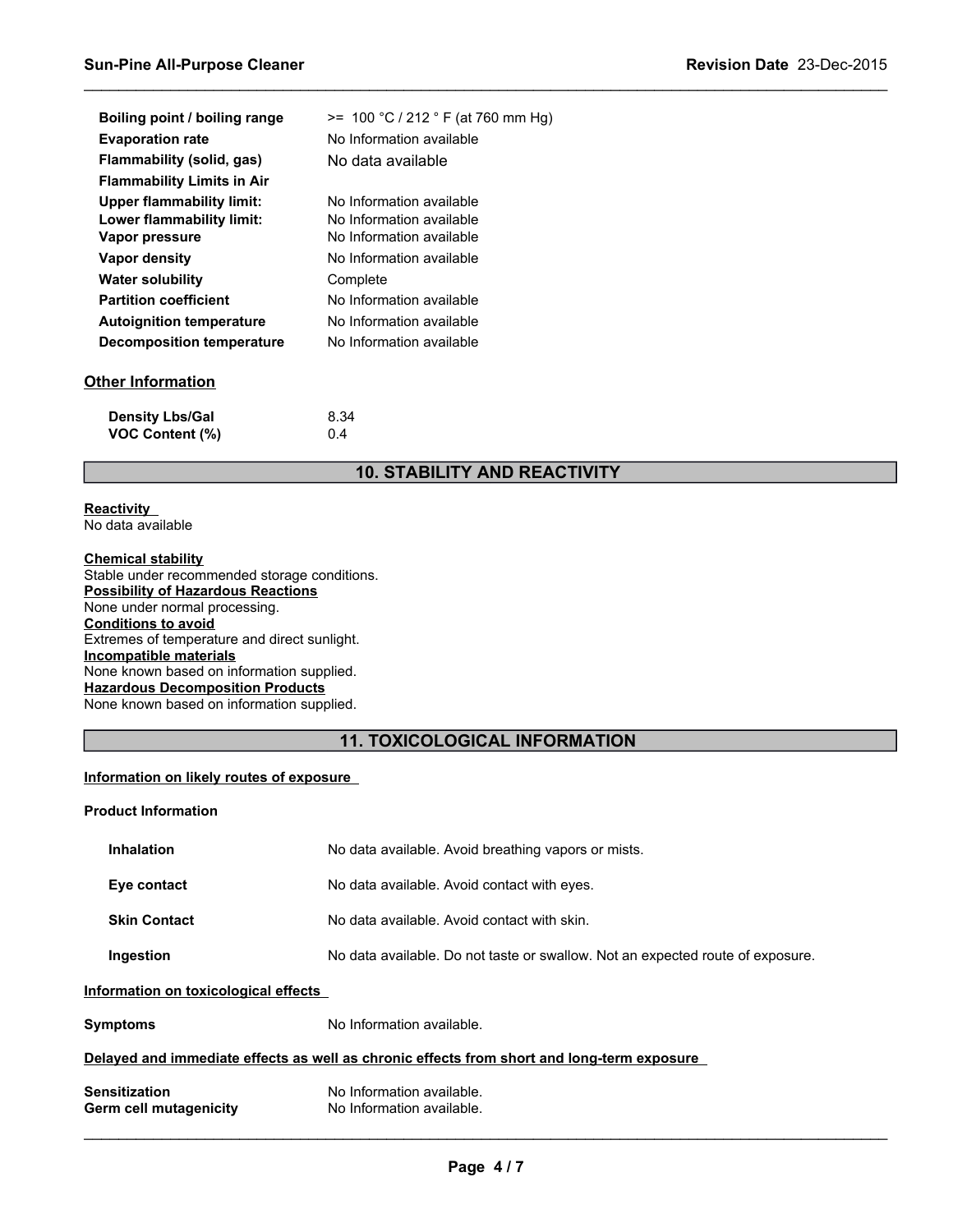| Carcinogenicity                 | No Information available. |
|---------------------------------|---------------------------|
| <b>Reproductive toxicity</b>    | No Information available. |
| <b>STOT - single exposure</b>   | No Information available. |
| <b>STOT - repeated exposure</b> | No Information available. |
| <b>Aspiration hazard</b>        | No Information available. |
|                                 |                           |

## **Numerical measures of toxicity - Product Information**

**Unknown Acute Toxicity** 0.1858% of the mixture consists of ingredient(s) of unknown toxicity

## **12. ECOLOGICAL INFORMATION**

 $\_$  ,  $\_$  ,  $\_$  ,  $\_$  ,  $\_$  ,  $\_$  ,  $\_$  ,  $\_$  ,  $\_$  ,  $\_$  ,  $\_$  ,  $\_$  ,  $\_$  ,  $\_$  ,  $\_$  ,  $\_$  ,  $\_$  ,  $\_$  ,  $\_$  ,  $\_$  ,  $\_$  ,  $\_$  ,  $\_$  ,  $\_$  ,  $\_$  ,  $\_$  ,  $\_$  ,  $\_$  ,  $\_$  ,  $\_$  ,  $\_$  ,  $\_$  ,  $\_$  ,  $\_$  ,  $\_$  ,  $\_$  ,  $\_$  ,

## **Ecotoxicity**

1.1058% of the mixture consists of components(s) of unknown hazards to the aquatic environment

| <b>Chemical Name</b>        | Algae/aquatic plants                | <b>Fish</b>                          | Crustacea                      |
|-----------------------------|-------------------------------------|--------------------------------------|--------------------------------|
| 2-butoxyethanol             |                                     | 1490: 96 h Lepomis macrochirus       | 1000: 48 h Daphnia magna mg/L  |
| 111-76-2                    |                                     | mg/L LC50 static 2950: 96 h          | EC50 1698 - 1940: 24 h Daphnia |
|                             |                                     | Lepomis macrochirus mg/L LC50        | magna mg/L EC50                |
| Tetrasodium EDTA            | 1.01: 72 h Desmodesmus              | 59.8: 96 h Pimephales promelas       | 610: 24 h Daphnia magna mg/L   |
| 64-02-8                     | subspicatus mg/L EC50               | mg/L LC50 static 41: 96 h Lepomis    | EC50                           |
|                             |                                     | macrochirus mg/L LC50 static         |                                |
| Sodium Hydroxide            |                                     | 45.4: 96 h Oncorhynchus mykiss       |                                |
| 1310-73-2                   |                                     | mg/L LC50 static                     |                                |
| Trisodium nitrilotriacetate | 560 - 1000: 96 h Chlorella vulgaris | 72 - 133: 96 h Oncorhynchus mykiss   | 560 - 1000: 48 h Daphnia magna |
| 5064-31-3                   | mg/L EC50                           | mg/L LC50 static 175 - 225: 96 h     | mg/L LC50                      |
|                             |                                     | Lepomis macrochirus mg/L LC50        |                                |
|                             |                                     | static 252: 96 h Lepomis             |                                |
|                             |                                     | macrochirus mg/L LC50 470: 96 h      |                                |
|                             |                                     | Pimephales promelas mg/L LC50        |                                |
|                             |                                     | static 93 - 170: 96 h Pimephales     |                                |
|                             |                                     | promelas mg/L LC50 flow-through      |                                |
|                             |                                     | 560 - 1000: 96 h Poecilia reticulata |                                |
|                             |                                     | mg/L LC50 semi-static 560 - 1000:    |                                |
|                             |                                     | 96 h Poecilia reticulata mg/L LC50   |                                |
|                             |                                     | 114: 96 h Pimephales promelas        |                                |
|                             |                                     | mg/L LC50 560 - 1000: 96 h Oryzias   |                                |
|                             |                                     | latipes mg/L LC50 560 - 1000: 96 h   |                                |
|                             |                                     | Oryzias latipes mg/L LC50 semi-      |                                |
|                             |                                     | static                               |                                |

## **Persistence and degradability**

No Information available.

## **Bioaccumulation**

No Information available.

**Other adverse effects** No Information available

## **13. DISPOSAL CONSIDERATIONS**

## **Waste treatment methods**

**Disposal of wastes** Disposal should be in accordance with applicable regional, national and local laws and regulations.

## **Contaminated packaging by Do not reuse container.**

## **14. TRANSPORT INFORMATION**   $\mathcal{L}_\mathcal{L} = \{ \mathcal{L}_\mathcal{L} = \{ \mathcal{L}_\mathcal{L} = \{ \mathcal{L}_\mathcal{L} = \{ \mathcal{L}_\mathcal{L} = \{ \mathcal{L}_\mathcal{L} = \{ \mathcal{L}_\mathcal{L} = \{ \mathcal{L}_\mathcal{L} = \{ \mathcal{L}_\mathcal{L} = \{ \mathcal{L}_\mathcal{L} = \{ \mathcal{L}_\mathcal{L} = \{ \mathcal{L}_\mathcal{L} = \{ \mathcal{L}_\mathcal{L} = \{ \mathcal{L}_\mathcal{L} = \{ \mathcal{L}_\mathcal{$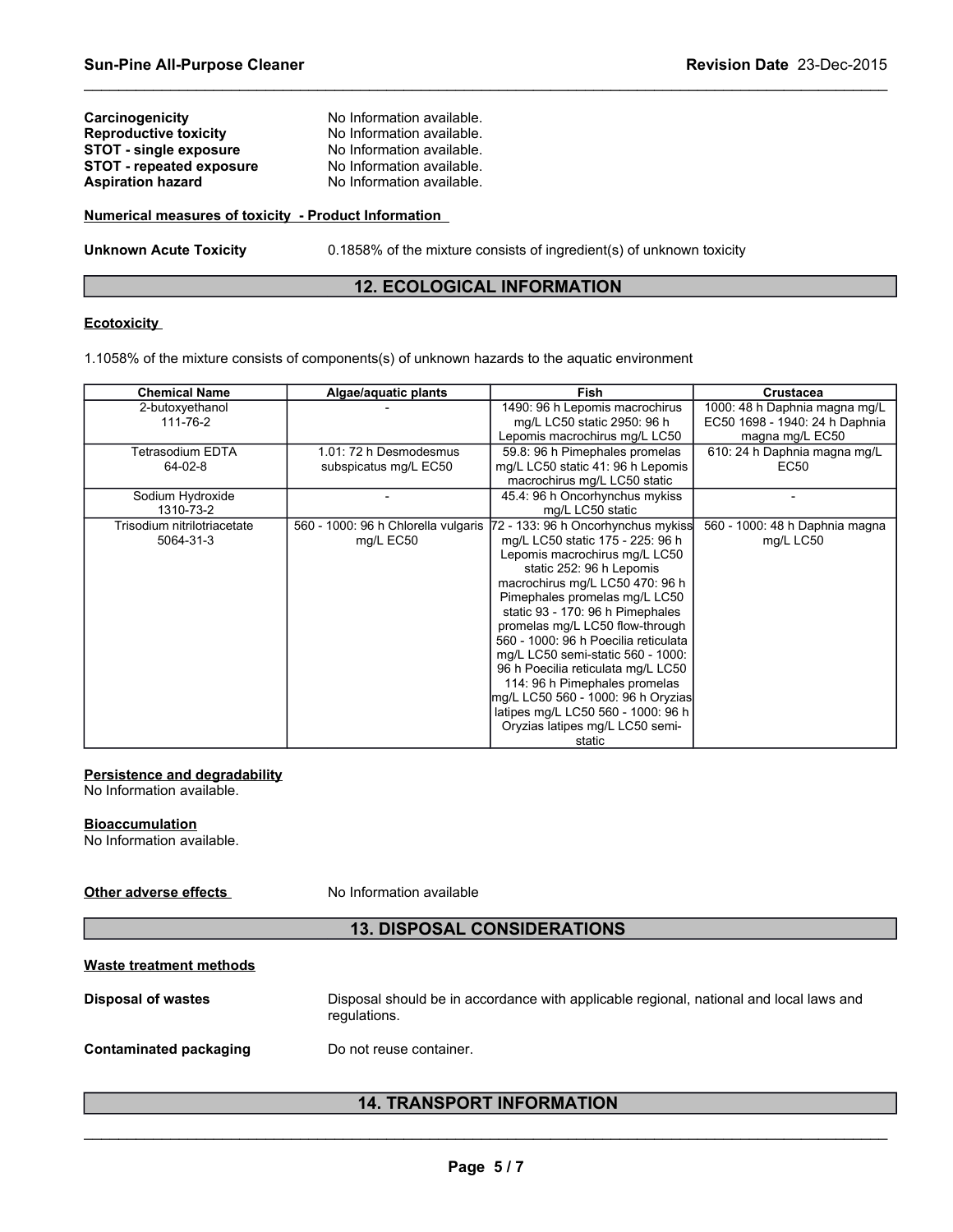The basic description below is specific to the container size. This information is provided for at a glance DOT information. Please refer to the container and/or shipping papers for the appropriate shipping description before tendering this material for shipment. For additional information, please contact the distributor listed in section 1 of this SDS.

 $\_$  ,  $\_$  ,  $\_$  ,  $\_$  ,  $\_$  ,  $\_$  ,  $\_$  ,  $\_$  ,  $\_$  ,  $\_$  ,  $\_$  ,  $\_$  ,  $\_$  ,  $\_$  ,  $\_$  ,  $\_$  ,  $\_$  ,  $\_$  ,  $\_$  ,  $\_$  ,  $\_$  ,  $\_$  ,  $\_$  ,  $\_$  ,  $\_$  ,  $\_$  ,  $\_$  ,  $\_$  ,  $\_$  ,  $\_$  ,  $\_$  ,  $\_$  ,  $\_$  ,  $\_$  ,  $\_$  ,  $\_$  ,  $\_$  ,

**DOT** Not regulated

## **15. REGULATORY INFORMATION**

| <b>International Inventories</b> |  |
|----------------------------------|--|
| <b>TSCA</b>                      |  |
| <b>DSL/NDSL</b>                  |  |

Complies Complies

#### **Legend:**

**TSCA** - United States Toxic Substances Control Act Section 8(b) Inventory **DSL/NDSL** - Canadian Domestic Substances List/Non-Domestic Substances List

## **US Federal Regulations**

## **SARA 313**

Section 313 of Title III of the Superfund Amendments and Reauthorization Act of 1986 (SARA). This product does not contain any chemicals which are subject to the reporting requirements of the Act and Title 40 of the Code of Federal Regulations, Part 372

## **SARA 311/312 Hazard Categories**

| Acute health hazard               | No. |
|-----------------------------------|-----|
| <b>Chronic Health Hazard</b>      | Nο  |
| Fire hazard                       | No. |
| Sudden release of pressure hazard | No. |
| <b>Reactive Hazard</b>            | N٥. |

#### **CWA (Clean Water Act)**

This product does not contain any substances regulated as pollutants pursuant to the Clean Water Act (40 CFR 122.21 and 40 CFR 122.42)

#### **CERCLA**

This material, as supplied, does not contain any substances regulated as hazardous substances under the Comprehensive Environmental Response Compensation and Liability Act (CERCLA) (40 CFR 302) or the Superfund Amendments and Reauthorization Act (SARA) (40 CFR 355). There may be specific reporting requirements at the local, regional, or state level pertaining to releases of this material

## **US State Regulations**

#### **California Proposition 65**

This product contains the following Proposition 65 chemicals

| Chemical<br>' Name                                               | <br>e r<br>∴alitor<br>'onosition<br>່ວວ<br>ша |
|------------------------------------------------------------------|-----------------------------------------------|
| –<br>5064-<br>nitrilotriacetate<br>risodi.<br>Julium.<br>-၁ ၊ -၁ | ∶arcınoɑer                                    |

## **U.S. State Right-to-Know Regulations**

| <b>Chemical Name</b>        | <b>New Jersey</b> | <b>Massachusetts</b> | Pennsylvania |
|-----------------------------|-------------------|----------------------|--------------|
| 2-butoxyethanol             |                   |                      |              |
| 111-76-2                    |                   |                      |              |
| Sodium Hydroxide            |                   |                      |              |
| 1310-73-2                   |                   |                      |              |
| Trisodium nitrilotriacetate |                   |                      |              |
| 5064-31-3                   |                   |                      |              |

#### **U.S. EPA Label Information**

**EPA Pesticide Registration Number** Not Applicable

## **16. OTHER INFORMATION**   $\mathcal{L}_\mathcal{L} = \{ \mathcal{L}_\mathcal{L} = \{ \mathcal{L}_\mathcal{L} = \{ \mathcal{L}_\mathcal{L} = \{ \mathcal{L}_\mathcal{L} = \{ \mathcal{L}_\mathcal{L} = \{ \mathcal{L}_\mathcal{L} = \{ \mathcal{L}_\mathcal{L} = \{ \mathcal{L}_\mathcal{L} = \{ \mathcal{L}_\mathcal{L} = \{ \mathcal{L}_\mathcal{L} = \{ \mathcal{L}_\mathcal{L} = \{ \mathcal{L}_\mathcal{L} = \{ \mathcal{L}_\mathcal{L} = \{ \mathcal{L}_\mathcal{$